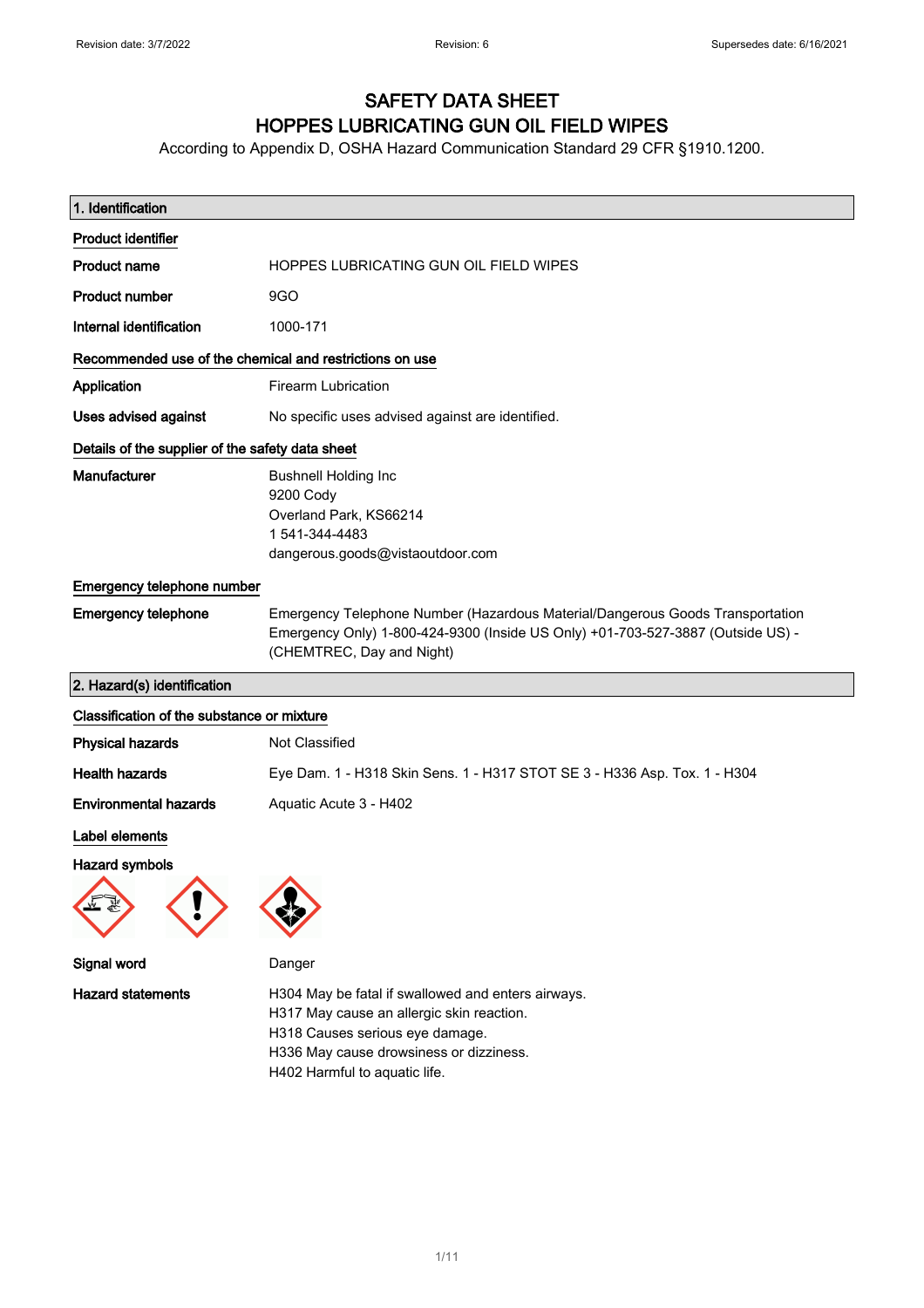| <b>Precautionary statements</b> | P261 Avoid breathing vapor/ spray.<br>P271 Use only outdoors or in a well-ventilated area.<br>P272 Contaminated work clothing must not be allowed out of the workplace.<br>P273 Avoid release to the environment.<br>P280 Wear protective gloves/ protective clothing/ eye protection/ face protection.<br>P301+P310 If swallowed: Immediately call a poison center/ doctor.<br>P302+P352 If on skin: Wash with plenty of water.<br>P304+P340 If inhaled: Remove person to fresh air and keep comfortable for breathing.<br>P305+P351+P338 If in eyes: Rinse cautiously with water for several minutes. Remove contact<br>lenses, if present and easy to do. Continue rinsing.<br>P312 Call a poison center/ doctor if you feel unwell.<br>P321 Specific treatment (see medical advice on this label).<br>P331 Do NOT induce vomiting.<br>P333+P313 If skin irritation or rash occurs: Get medical advice/attention.<br>P362+P364 Take off contaminated clothing and wash it before reuse.<br>P403+P233 Store in a well-ventilated place. Keep container tightly closed.<br>P405 Store locked up.<br>P501 Dispose of contents/ container in accordance with national regulations. |
|---------------------------------|-----------------------------------------------------------------------------------------------------------------------------------------------------------------------------------------------------------------------------------------------------------------------------------------------------------------------------------------------------------------------------------------------------------------------------------------------------------------------------------------------------------------------------------------------------------------------------------------------------------------------------------------------------------------------------------------------------------------------------------------------------------------------------------------------------------------------------------------------------------------------------------------------------------------------------------------------------------------------------------------------------------------------------------------------------------------------------------------------------------------------------------------------------------------------------------|
| Contains                        | Odorless Mineral Spirit, White mineral oil (petroleum), Naphthalenesulfonic acid, dinonyl-<br>calcium salt (2:1)                                                                                                                                                                                                                                                                                                                                                                                                                                                                                                                                                                                                                                                                                                                                                                                                                                                                                                                                                                                                                                                                  |

### Other hazards

This product does not contain any substances classified as PBT or vPvB.

| 3. Composition/information on ingredients            |        |
|------------------------------------------------------|--------|
| <b>Mixtures</b>                                      |        |
| <b>Odorless Mineral Spirit</b>                       | 30-60% |
| CAS number: 68551-16-6                               |        |
| Classification                                       |        |
| Flam. Liq. 3 - H226                                  |        |
| STOT SE 3 - H336                                     |        |
| Asp. Tox. 1 - H304                                   |        |
|                                                      | 30-60% |
| White mineral oil (petroleum)                        |        |
| CAS number: 8042-47-5                                |        |
| Classification                                       |        |
| Asp. Tox. 1 - H304                                   |        |
|                                                      |        |
| Naphthalenesulfonic acid, dinonyl-calcium salt (2:1) | 5-10%  |
| CAS number: 57855-77-3                               |        |
| Classification                                       |        |
| Skin Irrit. 2 - H315                                 |        |
| Eye Dam. 1 - H318                                    |        |
| Skin Sens. 1 - H317                                  |        |
| Aquatic Acute 2 - H401                               |        |

The full text for all hazard statements is displayed in Section 16.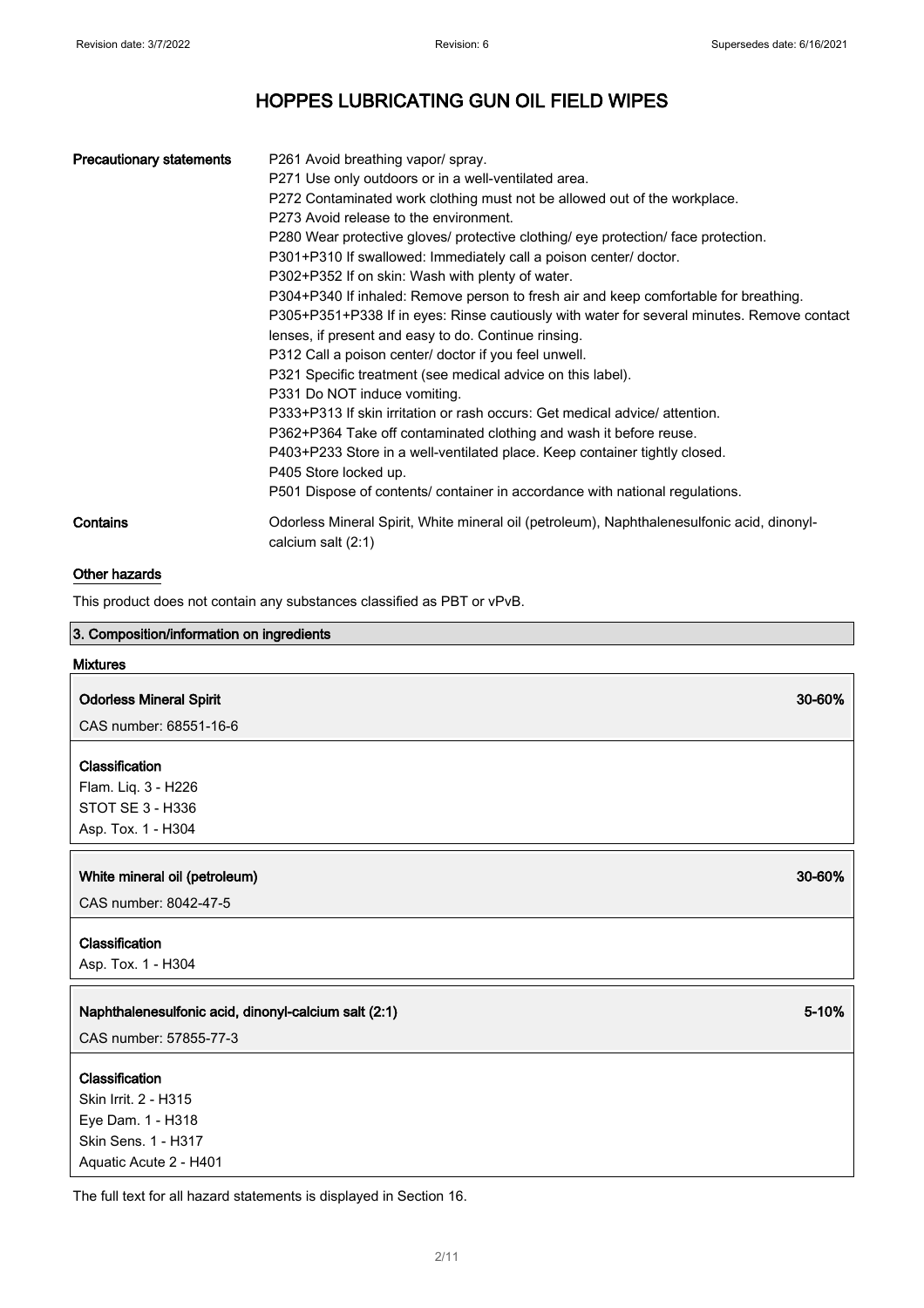## 4. First-aid measures

| Description of first aid measures |                                                                                                                                                                                                                                                                                                                                                                                                                                                                                                                                                                                                                                                                                                                    |
|-----------------------------------|--------------------------------------------------------------------------------------------------------------------------------------------------------------------------------------------------------------------------------------------------------------------------------------------------------------------------------------------------------------------------------------------------------------------------------------------------------------------------------------------------------------------------------------------------------------------------------------------------------------------------------------------------------------------------------------------------------------------|
| <b>General information</b>        | Get medical attention immediately. Show this Safety Data Sheet to the medical personnel.                                                                                                                                                                                                                                                                                                                                                                                                                                                                                                                                                                                                                           |
| Inhalation                        | Remove affected person from source of contamination. Move affected person to fresh air and<br>keep warm and at rest in a position comfortable for breathing. Maintain an open airway.<br>Loosen tight clothing such as collar, tie or belt. When breathing is difficult, properly trained<br>personnel may assist affected person by administering oxygen. Place unconscious person on<br>their side in the recovery position and ensure breathing can take place.                                                                                                                                                                                                                                                 |
| Ingestion                         | Rinse mouth thoroughly with water. Remove any dentures. Give a few small glasses of water<br>or milk to drink. Stop if the affected person feels sick as vomiting may be dangerous. Do not<br>induce vomiting unless under the direction of medical personnel. If vomiting occurs, the head<br>should be kept low so that vomit does not enter the lungs. Never give anything by mouth to an<br>unconscious person. Move affected person to fresh air and keep warm and at rest in a<br>position comfortable for breathing. Place unconscious person on their side in the recovery<br>position and ensure breathing can take place. Maintain an open airway. Loosen tight clothing<br>such as collar, tie or belt. |
| <b>Skin Contact</b>               | It is important to remove the substance from the skin immediately. In the event of any<br>sensitization symptoms developing, ensure further exposure is avoided. Remove<br>contamination with soap and water or recognized skin cleansing agent. Get medical attention<br>if symptoms are severe or persist after washing.                                                                                                                                                                                                                                                                                                                                                                                         |
| Eye contact                       | Rinse immediately with plenty of water. Remove any contact lenses and open eyelids wide<br>apart. Continue to rinse for at least 10 minutes.                                                                                                                                                                                                                                                                                                                                                                                                                                                                                                                                                                       |
| <b>Protection of first aiders</b> | First aid personnel should wear appropriate protective equipment during any rescue. If it is<br>suspected that volatile contaminants are still present around the affected person, first aid<br>personnel should wear an appropriate respirator or self-contained breathing apparatus. Wash<br>contaminated clothing thoroughly with water before removing it from the affected person, or<br>wear gloves. It may be dangerous for first aid personnel to carry out mouth-to-mouth<br>resuscitation.                                                                                                                                                                                                               |
|                                   | Most important symptoms and effects, both acute and delayed                                                                                                                                                                                                                                                                                                                                                                                                                                                                                                                                                                                                                                                        |
| <b>General information</b>        | See Section 11 for additional information on health hazards. The severity of the symptoms<br>described will vary dependent on the concentration and the length of exposure.                                                                                                                                                                                                                                                                                                                                                                                                                                                                                                                                        |
| Inhalation                        | A single exposure may cause the following adverse effects: Headache. Nausea, vomiting.<br>Central nervous system depression. Drowsiness, dizziness, disorientation, vertigo. Narcotic<br>effect.                                                                                                                                                                                                                                                                                                                                                                                                                                                                                                                   |
| Ingestion                         | May cause sensitization or allergic reactions in sensitive individuals. Gastrointestinal<br>symptoms, including upset stomach. Fumes from the stomach contents may be inhaled,<br>resulting in the same symptoms as inhalation. Aspiration hazard if swallowed. Entry into the<br>lungs following ingestion or vomiting may cause chemical pneumonitis.                                                                                                                                                                                                                                                                                                                                                            |
| Skin contact                      | May cause skin sensitization or allergic reactions in sensitive individuals. Prolonged contact<br>may cause dryness of the skin.                                                                                                                                                                                                                                                                                                                                                                                                                                                                                                                                                                                   |
| Eye contact                       | Causes serious eye damage. Symptoms following overexposure may include the following:<br>Pain. Profuse watering of the eyes. Redness.                                                                                                                                                                                                                                                                                                                                                                                                                                                                                                                                                                              |
|                                   | Indication of immediate medical attention and special treatment needed                                                                                                                                                                                                                                                                                                                                                                                                                                                                                                                                                                                                                                             |
| Notes for the doctor              | Treat symptomatically. May cause sensitization or allergic reactions in sensitive individuals.                                                                                                                                                                                                                                                                                                                                                                                                                                                                                                                                                                                                                     |
| 5. Fire-fighting measures         |                                                                                                                                                                                                                                                                                                                                                                                                                                                                                                                                                                                                                                                                                                                    |
| <b>Extinguishing media</b>        |                                                                                                                                                                                                                                                                                                                                                                                                                                                                                                                                                                                                                                                                                                                    |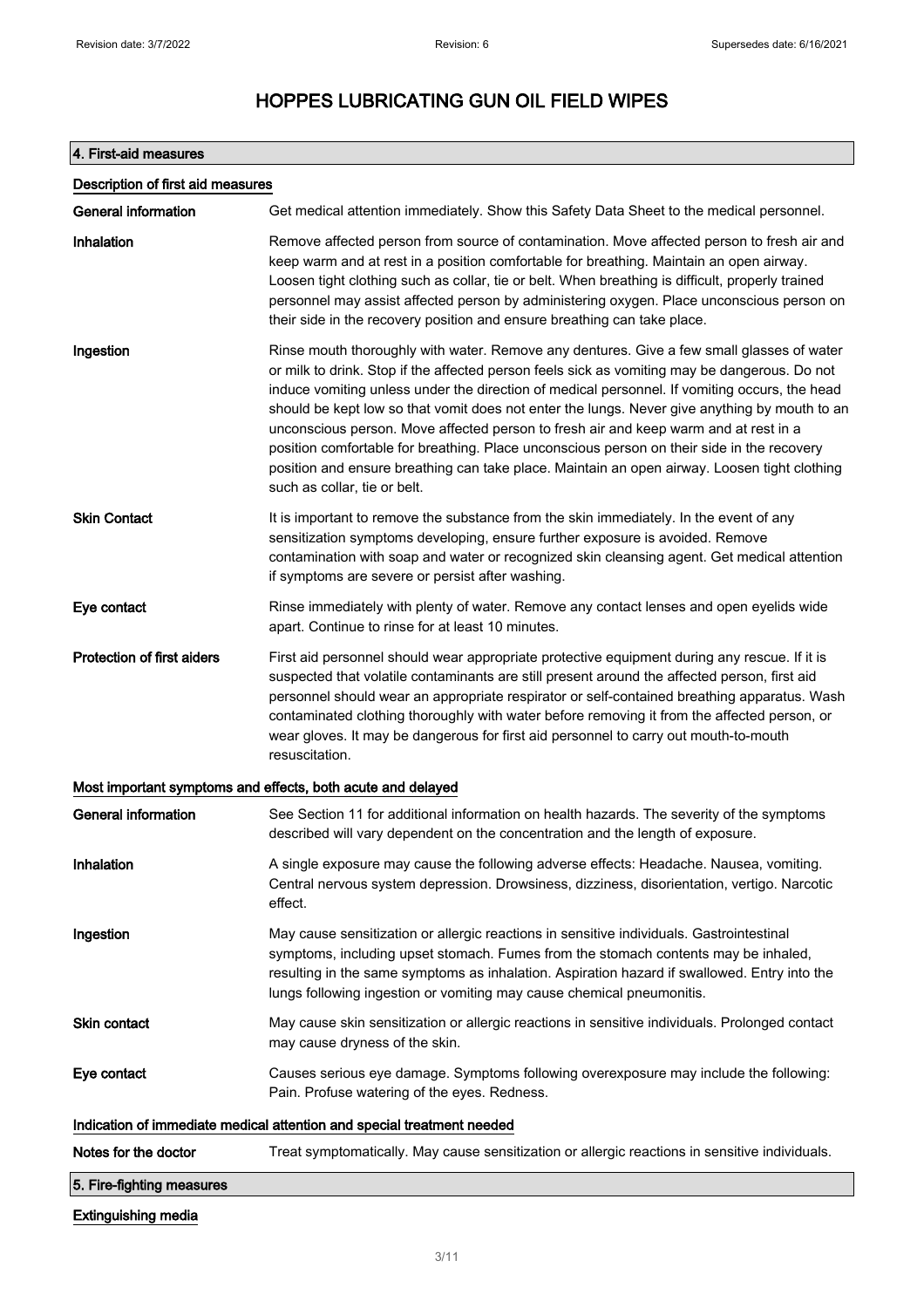| Suitable extinguishing media                          | The product is not flammable. Extinguish with alcohol-resistant foam, carbon dioxide, dry<br>powder or water fog. Use fire-extinguishing media suitable for the surrounding fire.                                                                                                                                                                                                                                                                                                                                                                                                                                                                                     |
|-------------------------------------------------------|-----------------------------------------------------------------------------------------------------------------------------------------------------------------------------------------------------------------------------------------------------------------------------------------------------------------------------------------------------------------------------------------------------------------------------------------------------------------------------------------------------------------------------------------------------------------------------------------------------------------------------------------------------------------------|
| Unsuitable extinguishing<br>media                     | Do not use water jet as an extinguisher, as this will spread the fire.                                                                                                                                                                                                                                                                                                                                                                                                                                                                                                                                                                                                |
| Special hazards arising from the substance or mixture |                                                                                                                                                                                                                                                                                                                                                                                                                                                                                                                                                                                                                                                                       |
| Specific hazards                                      | Containers can burst violently or explode when heated, due to excessive pressure build-up.                                                                                                                                                                                                                                                                                                                                                                                                                                                                                                                                                                            |
| <b>Hazardous combustion</b><br>products               | Thermal decomposition or combustion products may include the following substances:<br>Harmful gases or vapors.                                                                                                                                                                                                                                                                                                                                                                                                                                                                                                                                                        |
| <b>Advice for firefighters</b>                        |                                                                                                                                                                                                                                                                                                                                                                                                                                                                                                                                                                                                                                                                       |
| Protective actions during<br>firefighting             | Avoid breathing fire gases or vapors. Evacuate area. Keep upwind to avoid inhalation of<br>gases, vapors, fumes and smoke. Ventilate closed spaces before entering them. Cool<br>containers exposed to heat with water spray and remove them from the fire area if it can be<br>done without risk. Cool containers exposed to flames with water until well after the fire is out.<br>If a leak or spill has not ignited, use water spray to disperse vapors and protect men stopping<br>the leak. Control run-off water by containing and keeping it out of sewers and watercourses. If<br>risk of water pollution occurs, notify appropriate authorities.            |
| Special protective equipment<br>for firefighters      | Wear positive-pressure self-contained breathing apparatus (SCBA) and appropriate protective<br>clothing. Standard Firefighter's clothing including helmets, protective boots and gloves will<br>provide a basic level of protection for chemical incidents.                                                                                                                                                                                                                                                                                                                                                                                                           |
| 6. Accidental release measures                        |                                                                                                                                                                                                                                                                                                                                                                                                                                                                                                                                                                                                                                                                       |
|                                                       | Personal precautions, protective equipment and emergency procedures                                                                                                                                                                                                                                                                                                                                                                                                                                                                                                                                                                                                   |
| <b>Personal precautions</b>                           | No action shall be taken without appropriate training or involving any personal risk. Keep<br>unnecessary and unprotected personnel away from the spillage. Wear protective clothing as<br>described in Section 8 of this safety data sheet. Follow precautions for safe handling<br>described in this safety data sheet. Wash thoroughly after dealing with a spillage. Ensure<br>procedures and training for emergency decontamination and disposal are in place. Do not<br>touch or walk into spilled material. Avoid inhalation of vapors and spray/mists. Use suitable<br>respiratory protection if ventilation is inadequate. Avoid contact with skin and eyes. |

Environmental precautions

Environmental precautions Avoid discharge into drains or watercourses or onto the ground.

see Section 13.

#### Methods and material for containment and cleaning up

Methods for cleaning up Wear protective clothing as described in Section 8 of this safety data sheet. Clear up spills immediately and dispose of waste safely. Small Spillages: Collect spillage. Large Spillages: Absorb spillage with non-combustible, absorbent material. The contaminated absorbent may pose the same hazard as the spilled material. Collect and place in suitable waste disposal containers and seal securely. Label the containers containing waste and contaminated materials and remove from the area as soon as possible. Flush contaminated area with plenty of water. Wash thoroughly after dealing with a spillage. For waste disposal, see Section 13. Reference to other sections For personal protection, see Section 8. See Section 11 for additional information on health

hazards. See Section 12 for additional information on ecological hazards. For waste disposal,

7. Handling and storage

## Precautions for safe handling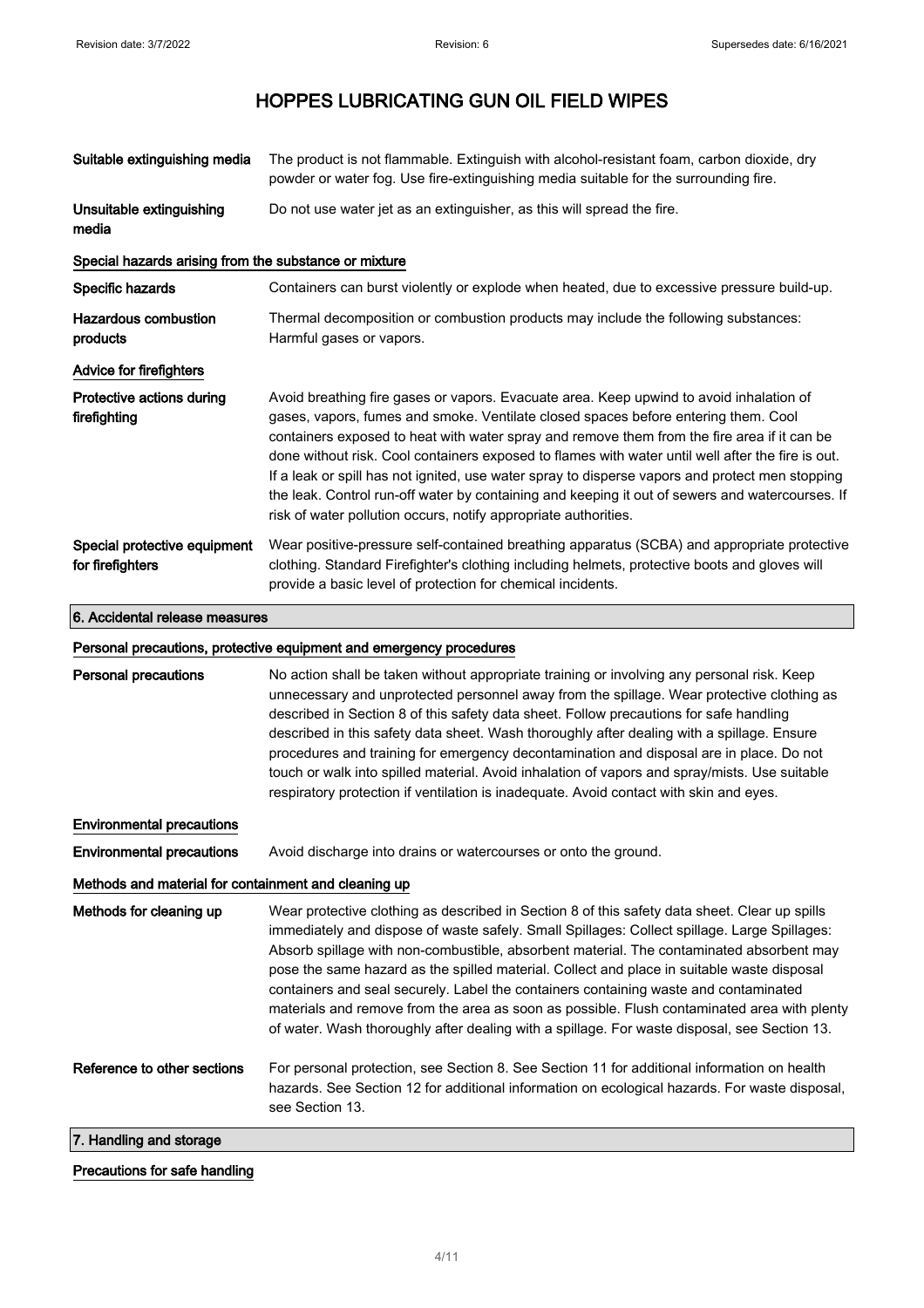| <b>Usage precautions</b>                                     | Read and follow manufacturer's recommendations. Wear protective clothing as described in<br>Section 8 of this safety data sheet. Keep away from food, drink and animal feeding stuffs.<br>Handle all packages and containers carefully to minimize spills. Keep container tightly sealed<br>when not in use. Avoid the formation of mists. Do not handle until all safety precautions have<br>been read and understood. Do not handle broken packages without protective equipment. Do<br>not reuse empty containers. |  |
|--------------------------------------------------------------|-----------------------------------------------------------------------------------------------------------------------------------------------------------------------------------------------------------------------------------------------------------------------------------------------------------------------------------------------------------------------------------------------------------------------------------------------------------------------------------------------------------------------|--|
| Advice on general<br>occupational hygiene                    | Wash promptly if skin becomes contaminated. Take off contaminated clothing and wash<br>before reuse. Wash contaminated clothing before reuse. Do not eat, drink or smoke when<br>using this product. Wash at the end of each work shift and before eating, smoking and using<br>the toilet. Change work clothing daily before leaving workplace.                                                                                                                                                                      |  |
| Conditions for safe storage, including any incompatibilities |                                                                                                                                                                                                                                                                                                                                                                                                                                                                                                                       |  |
| Storage precautions                                          | Store away from incompatible materials (see Section 10). Store locked up. Keep only in the<br>original container. Keep container tightly closed, in a cool, well ventilated place. Keep<br>containers upright. Protect containers from damage. Utilize retaining walls to prevent soil and<br>water pollution in the event of spillage. The storage area floor should be leak-tight, jointless<br>and not absorbent.                                                                                                  |  |
| Storage class                                                | Chemical storage.                                                                                                                                                                                                                                                                                                                                                                                                                                                                                                     |  |
| Specific end uses(s)                                         |                                                                                                                                                                                                                                                                                                                                                                                                                                                                                                                       |  |
| Specific end use(s)                                          | The identified uses for this product are detailed in Section 1.                                                                                                                                                                                                                                                                                                                                                                                                                                                       |  |

#### 8. Exposure controls/Personal protection

#### Control parameters

Occupational exposure limits

#### White mineral oil (petroleum)

Long-term exposure limit (8-hour TWA): OSHA 5 mg/m<sup>3</sup> Long-term exposure limit (8-hour TWA): ACGIH 5 mg/m<sup>3</sup> OSHA = Occupational Safety and Health Administration. ACGIH = American Conference of Governmental Industrial Hygienists.

#### Exposure controls

Protective equipment





Appropriate engineering controls

Provide adequate ventilation. Personal, workplace environment or biological monitoring may be required to determine the effectiveness of the ventilation or other control measures and/or the necessity to use respiratory protective equipment. Use process enclosures, local exhaust ventilation or other engineering controls as the primary means to minimize worker exposure. Personal protective equipment should only be used if worker exposure cannot be controlled adequately by the engineering control measures. Ensure control measures are regularly inspected and maintained. Ensure operatives are trained to minimize exposure.

Eye/face protection Eyewear complying with an approved standard should be worn if a risk assessment indicates eye contact is possible. Personal protective equipment for eye and face protection should comply with OSHA 1910.133. Wear tight-fitting, chemical splash goggles or face shield. If inhalation hazards exist, a full-face respirator may be required instead.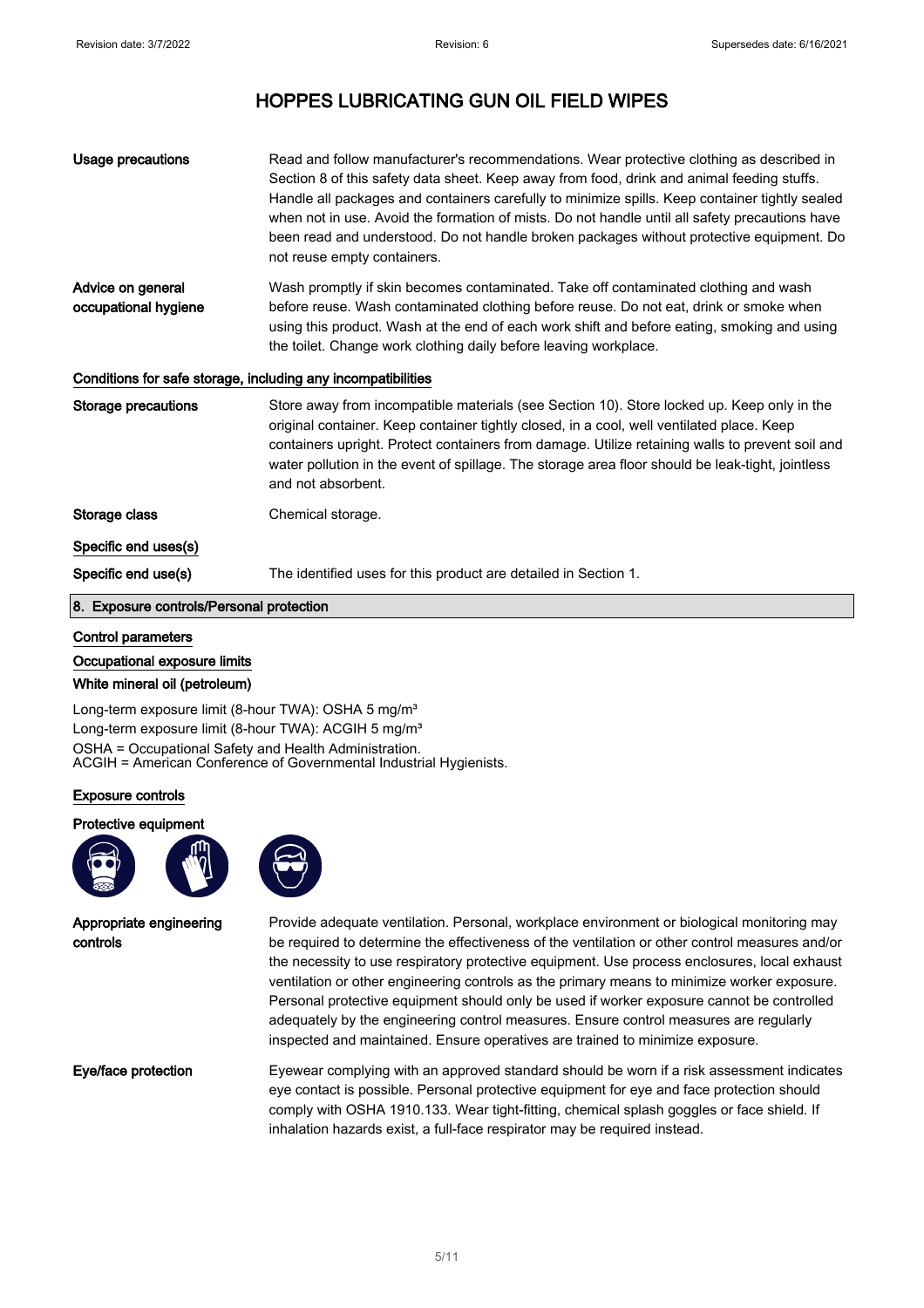| Hand protection                           | Chemical-resistant, impervious gloves complying with an approved standard should be worn if<br>a risk assessment indicates skin contact is possible. The most suitable glove should be<br>chosen in consultation with the glove supplier/manufacturer, who can provide information<br>about the breakthrough time of the glove material. To protect hands from chemicals, gloves<br>should comply with OSHA 1910.138 and be demonstrated to be impervious to the chemical<br>and resist degradation. Considering the data specified by the glove manufacturer, check<br>during use that the gloves are retaining their protective properties and change them as soon<br>as any deterioration is detected. Frequent changes are recommended. |
|-------------------------------------------|---------------------------------------------------------------------------------------------------------------------------------------------------------------------------------------------------------------------------------------------------------------------------------------------------------------------------------------------------------------------------------------------------------------------------------------------------------------------------------------------------------------------------------------------------------------------------------------------------------------------------------------------------------------------------------------------------------------------------------------------|
| Other skin and body<br>protection         | Appropriate footwear and additional protective clothing complying with an approved standard<br>should be worn if a risk assessment indicates skin contamination is possible.                                                                                                                                                                                                                                                                                                                                                                                                                                                                                                                                                                |
| Hygiene measures                          | Provide eyewash station and safety shower. Contaminated work clothing should not be<br>allowed out of the workplace. Wash contaminated clothing before reuse. Clean equipment<br>and the work area every day. Good personal hygiene procedures should be implemented.<br>Wash at the end of each work shift and before eating, smoking and using the toilet. When<br>using do not eat, drink or smoke. Preventive industrial medical examinations should be carried<br>out. Warn cleaning personnel of any hazardous properties of the product.                                                                                                                                                                                             |
| <b>Respiratory protection</b>             | Respiratory protection complying with an approved standard should be worn if a risk<br>assessment indicates inhalation of contaminants is possible. Ensure all respiratory protective<br>equipment is suitable for its intended use and is NIOSH approved. Check that the respirator<br>fits tightly and the filter is changed regularly. Gas and combination filter cartridges should<br>comply with OSHA 1910.134. Full face mask respirators with replaceable filter cartridges<br>should comply with OSHA 1910.134. Half mask and quarter mask respirators with replaceable<br>filter cartridges should comply with OSHA 1910.134.                                                                                                      |
| <b>Environmental exposure</b><br>controls | Keep container tightly sealed when not in use. Emissions from ventilation or work process<br>equipment should be checked to ensure they comply with the requirements of environmental<br>protection legislation. In some cases, fume scrubbers, filters or engineering modifications to<br>the process equipment will be necessary to reduce emissions to acceptable levels.                                                                                                                                                                                                                                                                                                                                                                |

## 9. Physical and chemical properties

### Information on basic physical and chemical properties

| Appearance                                      | Liquid.                   |
|-------------------------------------------------|---------------------------|
| Color                                           | Colorless to pale yellow. |
| Odor                                            | Odorless.                 |
| Odor threshold                                  | Not available.            |
| рH                                              | Not applicable.           |
| <b>Melting point</b>                            | Not available.            |
| Initial boiling point and range                 | Not determined.           |
| Flash point                                     | Not determined.           |
| <b>Evaporation rate</b>                         | Not available.            |
| Flammability (solid, gas)                       | Not available.            |
| Upper/lower flammability or<br>explosive limits | Not determined.           |
| Vapor pressure                                  | Not available.            |
| Relative density                                | 0.8334                    |
| Solubility(ies)                                 | Insoluble in water.       |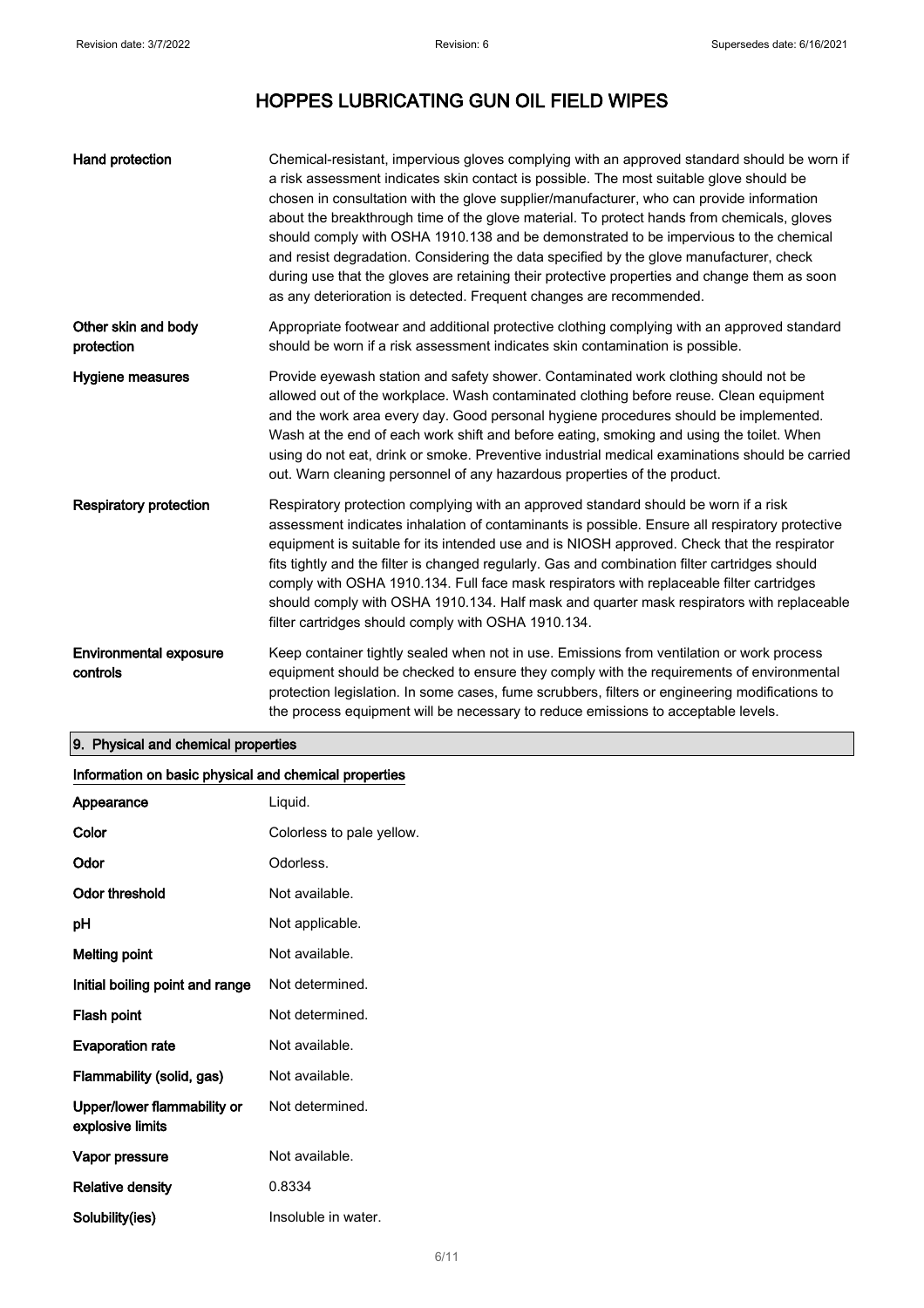| Auto-ignition temperature                                            | Not available.                                                                                                                                                         |
|----------------------------------------------------------------------|------------------------------------------------------------------------------------------------------------------------------------------------------------------------|
| <b>Viscosity</b>                                                     | Not available.                                                                                                                                                         |
| <b>Explosive properties</b>                                          | Not available.                                                                                                                                                         |
| 10. Stability and reactivity                                         |                                                                                                                                                                        |
| Reactivity                                                           | See the other subsections of this section for further details.                                                                                                         |
| <b>Stability</b>                                                     | Stable at normal ambient temperatures and when used as recommended. Stable under the<br>prescribed storage conditions.                                                 |
| Possibility of hazardous<br>reactions                                | No potentially hazardous reactions known.                                                                                                                              |
| <b>Conditions to avoid</b>                                           | There are no known conditions that are likely to result in a hazardous situation.                                                                                      |
| Materials to avoid                                                   | No specific material or group of materials is likely to react with the product to produce a<br>hazardous situation.                                                    |
| Hazardous decomposition<br>products                                  | Does not decompose when used and stored as recommended. Thermal decomposition or<br>combustion products may include the following substances: Harmful gases or vapors. |
| 11. Toxicological information                                        |                                                                                                                                                                        |
| Information on toxicological effects                                 |                                                                                                                                                                        |
| Acute toxicity - oral<br>Notes (oral LD <sub>50</sub> )              | Based on available data the classification criteria are not met.                                                                                                       |
| Acute toxicity - dermal<br>Notes (dermal LD <sub>50</sub> )          | Based on available data the classification criteria are not met.                                                                                                       |
| Acute toxicity - inhalation<br>Notes (inhalation LC <sub>50</sub> )  | Based on available data the classification criteria are not met.                                                                                                       |
| Skin corrosion/irritation<br>Animal data                             | Based on available data the classification criteria are not met.                                                                                                       |
| Serious eye damage/irritation<br>Serious eye damage/irritation       | Eye Dam. 1 - H318 Causes serious eye damage.                                                                                                                           |
| <b>Respiratory sensitization</b><br><b>Respiratory sensitization</b> | Based on available data the classification criteria are not met.                                                                                                       |
| Skin sensitization<br><b>Skin sensitization</b>                      | May cause skin sensitization or allergic reactions in sensitive individuals.                                                                                           |
| Germ cell mutagenicity<br>Genotoxicity - in vitro                    | Based on available data the classification criteria are not met.                                                                                                       |
| Carcinogenicity<br>Carcinogenicity                                   | Based on available data the classification criteria are not met.                                                                                                       |
| <b>IARC</b> carcinogenicity                                          | None of the ingredients are listed or exempt.                                                                                                                          |
| Reproductive toxicity<br>Reproductive toxicity - fertility           | Based on available data the classification criteria are not met.                                                                                                       |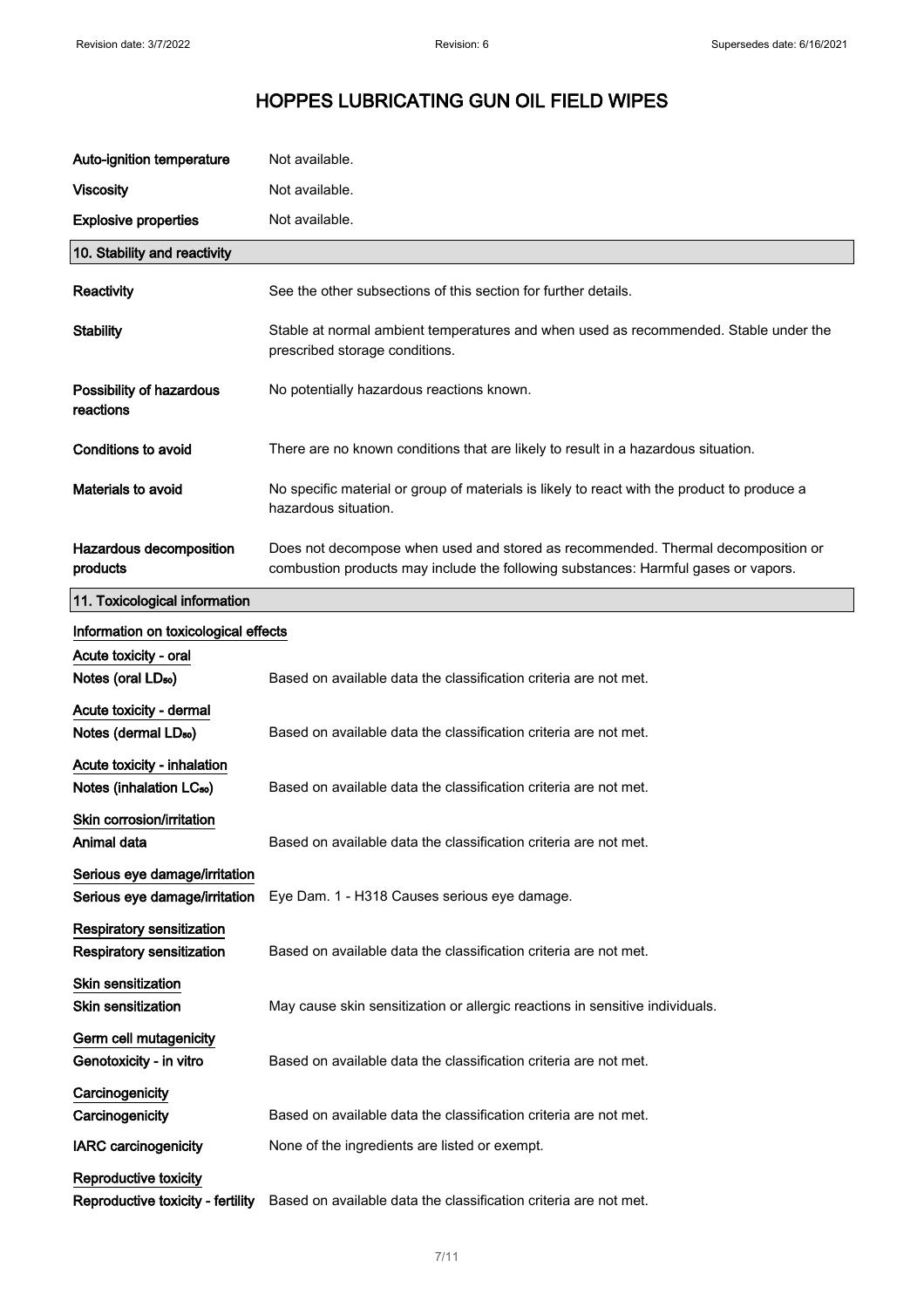| Reproductive toxicity -<br>development             | Based on available data the classification criteria are not met.                                                                                                                                                                                                                                                                                        |
|----------------------------------------------------|---------------------------------------------------------------------------------------------------------------------------------------------------------------------------------------------------------------------------------------------------------------------------------------------------------------------------------------------------------|
| Specific target organ toxicity - single exposure   |                                                                                                                                                                                                                                                                                                                                                         |
| STOT - single exposure                             | STOT SE 3 - H336 May cause drowsiness or dizziness.                                                                                                                                                                                                                                                                                                     |
| <b>Target organs</b>                               | Central nervous system                                                                                                                                                                                                                                                                                                                                  |
| Specific target organ toxicity - repeated exposure |                                                                                                                                                                                                                                                                                                                                                         |
| STOT - repeated exposure                           | Not classified as a specific target organ toxicant after repeated exposure.                                                                                                                                                                                                                                                                             |
| <b>Aspiration hazard</b>                           |                                                                                                                                                                                                                                                                                                                                                         |
| <b>Aspiration hazard</b>                           | Asp. Tox. 1 - H304 May be fatal if swallowed and enters airways. Pneumonia may be the<br>result if vomited material containing solvents reaches the lungs.                                                                                                                                                                                              |
| <b>General information</b>                         | The severity of the symptoms described will vary dependent on the concentration and the<br>length of exposure.                                                                                                                                                                                                                                          |
| Inhalation                                         | A single exposure may cause the following adverse effects: Headache. Nausea, vomiting.<br>Central nervous system depression. Drowsiness, dizziness, disorientation, vertigo. Narcotic<br>effect.                                                                                                                                                        |
| Ingestion                                          | May cause sensitization or allergic reactions in sensitive individuals. Gastrointestinal<br>symptoms, including upset stomach. Fumes from the stomach contents may be inhaled,<br>resulting in the same symptoms as inhalation. Aspiration hazard if swallowed. Entry into the<br>lungs following ingestion or vomiting may cause chemical pneumonitis. |
| <b>Skin Contact</b>                                | May cause skin sensitization or allergic reactions in sensitive individuals. Prolonged contact<br>may cause dryness of the skin.                                                                                                                                                                                                                        |
| Eye contact                                        | Causes serious eye damage. Symptoms following overexposure may include the following:<br>Pain. Profuse watering of the eyes. Redness.                                                                                                                                                                                                                   |
| Route of exposure                                  | Ingestion Inhalation Skin and/or eye contact                                                                                                                                                                                                                                                                                                            |
| <b>Target Organs</b>                               | Central nervous system                                                                                                                                                                                                                                                                                                                                  |
| <b>Medical considerations</b>                      | Skin disorders and allergies.                                                                                                                                                                                                                                                                                                                           |
| 12. Ecological information                         |                                                                                                                                                                                                                                                                                                                                                         |
| Ecotoxicity                                        | Not regarded as dangerous for the environment. However, large or frequent spills may have<br>hazardous effects on the environment.                                                                                                                                                                                                                      |
| <b>Toxicity</b>                                    | Based on available data the classification criteria are not met.                                                                                                                                                                                                                                                                                        |
| Persistence and degradability                      |                                                                                                                                                                                                                                                                                                                                                         |
| Persistence and degradability                      | The degradability of the product is not known.                                                                                                                                                                                                                                                                                                          |
| <b>Bioaccumulative potential</b>                   |                                                                                                                                                                                                                                                                                                                                                         |
| <b>Bio-Accumulative Potential</b>                  | No data available on bioaccumulation.                                                                                                                                                                                                                                                                                                                   |
| Mobility in soil                                   |                                                                                                                                                                                                                                                                                                                                                         |
| <b>Mobility</b>                                    | No data available.                                                                                                                                                                                                                                                                                                                                      |
| Other adverse effects                              |                                                                                                                                                                                                                                                                                                                                                         |
| Other adverse effects                              | None known.                                                                                                                                                                                                                                                                                                                                             |
| 13. Disposal considerations                        |                                                                                                                                                                                                                                                                                                                                                         |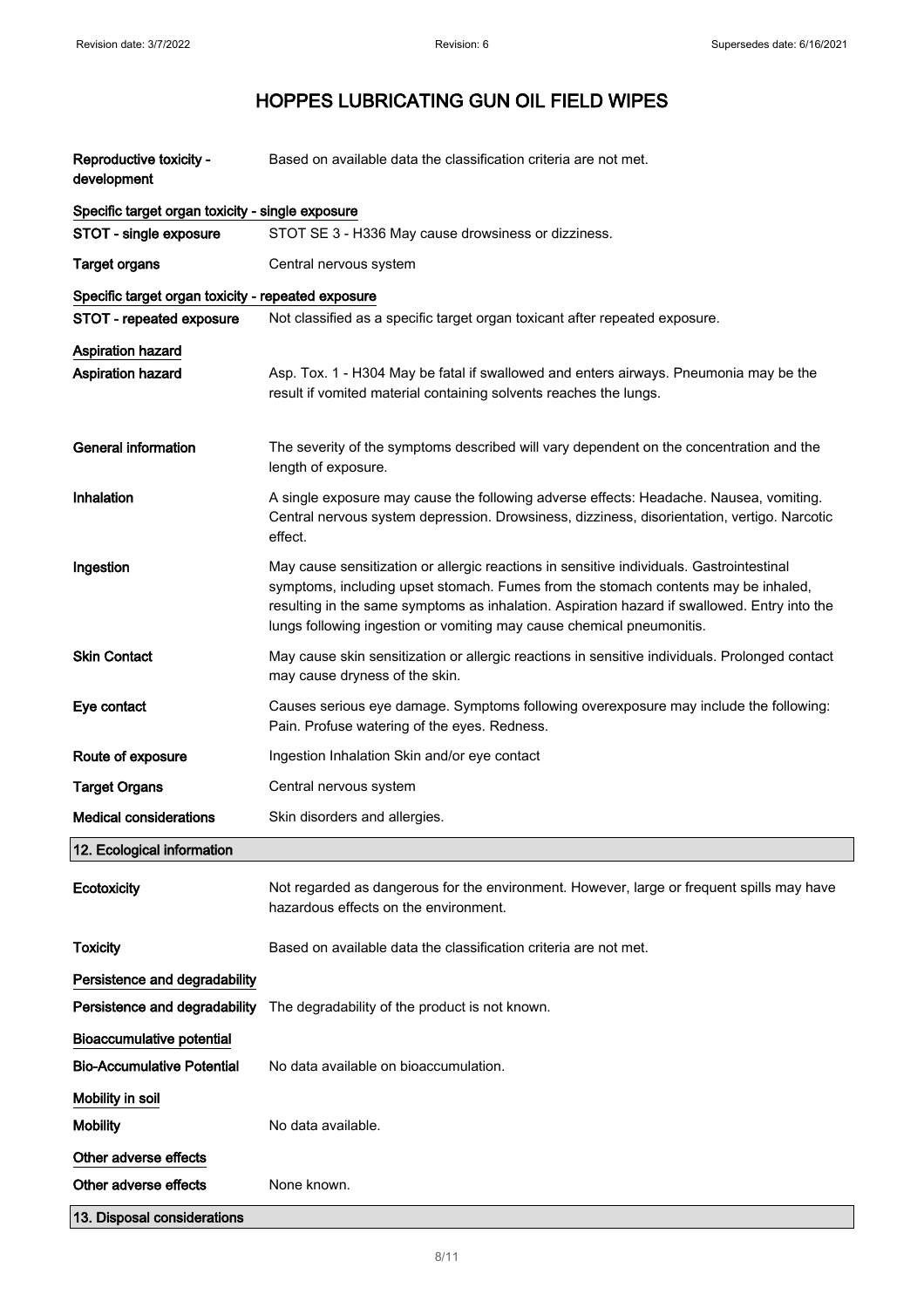| Waste treatment methods                                                                        |                                                                                                                                                                                                                                                                                                                                                                                                                                                                                                                                                                                                                                                                                                                                                         |
|------------------------------------------------------------------------------------------------|---------------------------------------------------------------------------------------------------------------------------------------------------------------------------------------------------------------------------------------------------------------------------------------------------------------------------------------------------------------------------------------------------------------------------------------------------------------------------------------------------------------------------------------------------------------------------------------------------------------------------------------------------------------------------------------------------------------------------------------------------------|
| <b>General information</b>                                                                     | The generation of waste should be minimized or avoided wherever possible. Reuse or recycle<br>products wherever possible. This material and its container must be disposed of in a safe<br>way. Disposal of this product, process solutions, residues and by-products should at all times<br>comply with the requirements of environmental protection and waste disposal legislation and<br>any local authority requirements. When handling waste, the safety precautions applying to<br>handling of the product should be considered. Care should be taken when handling emptied<br>containers that have not been thoroughly cleaned or rinsed out. Empty containers or liners<br>may retain some product residues and hence be potentially hazardous. |
| <b>Disposal methods</b>                                                                        | Do not empty into drains. Dispose of surplus products and those that cannot be recycled via a<br>licensed waste disposal contractor. Waste, residues, empty containers, discarded work<br>clothes and contaminated cleaning materials should be collected in designated containers,<br>labeled with their contents. Incineration or landfill should only be considered when recycling is<br>not feasible.                                                                                                                                                                                                                                                                                                                                               |
| 14. Transport information                                                                      |                                                                                                                                                                                                                                                                                                                                                                                                                                                                                                                                                                                                                                                                                                                                                         |
| General                                                                                        | The product is not covered by international regulations on the transport of dangerous goods<br>(IMDG, IATA, DOT).                                                                                                                                                                                                                                                                                                                                                                                                                                                                                                                                                                                                                                       |
| DOT transport notes                                                                            | Not regulated.                                                                                                                                                                                                                                                                                                                                                                                                                                                                                                                                                                                                                                                                                                                                          |
| <b>UN Number</b>                                                                               |                                                                                                                                                                                                                                                                                                                                                                                                                                                                                                                                                                                                                                                                                                                                                         |
| UN No. (International)                                                                         | Not applicable.                                                                                                                                                                                                                                                                                                                                                                                                                                                                                                                                                                                                                                                                                                                                         |
| UN proper shipping name                                                                        |                                                                                                                                                                                                                                                                                                                                                                                                                                                                                                                                                                                                                                                                                                                                                         |
| Proper shipping name<br>(International)                                                        | Not applicable.                                                                                                                                                                                                                                                                                                                                                                                                                                                                                                                                                                                                                                                                                                                                         |
| Transport hazard class(es)                                                                     |                                                                                                                                                                                                                                                                                                                                                                                                                                                                                                                                                                                                                                                                                                                                                         |
| <b>Transport Labels</b><br>(International)                                                     | No transport warning sign required.                                                                                                                                                                                                                                                                                                                                                                                                                                                                                                                                                                                                                                                                                                                     |
| Packing group                                                                                  |                                                                                                                                                                                                                                                                                                                                                                                                                                                                                                                                                                                                                                                                                                                                                         |
| Packing group (International)                                                                  | Not applicable.                                                                                                                                                                                                                                                                                                                                                                                                                                                                                                                                                                                                                                                                                                                                         |
| <b>Environmental hazards</b>                                                                   |                                                                                                                                                                                                                                                                                                                                                                                                                                                                                                                                                                                                                                                                                                                                                         |
| <b>Environmentally Hazardous Substance</b><br>No.                                              |                                                                                                                                                                                                                                                                                                                                                                                                                                                                                                                                                                                                                                                                                                                                                         |
| Special precautions for user                                                                   |                                                                                                                                                                                                                                                                                                                                                                                                                                                                                                                                                                                                                                                                                                                                                         |
| Not applicable.                                                                                |                                                                                                                                                                                                                                                                                                                                                                                                                                                                                                                                                                                                                                                                                                                                                         |
| Transport in bulk according to Not applicable.<br>Annex II of MARPOL 73/78<br>and the IBC Code |                                                                                                                                                                                                                                                                                                                                                                                                                                                                                                                                                                                                                                                                                                                                                         |
| 15. Regulatory information                                                                     |                                                                                                                                                                                                                                                                                                                                                                                                                                                                                                                                                                                                                                                                                                                                                         |

### US Federal Regulations

### SARA Section 302 Extremely Hazardous Substances Tier II Threshold Planning Quantities

None of the ingredients are listed or exempt.

### CERCLA/Superfund, Hazardous Substances/Reportable Quantities (EPA)

None of the ingredients are listed or exempt.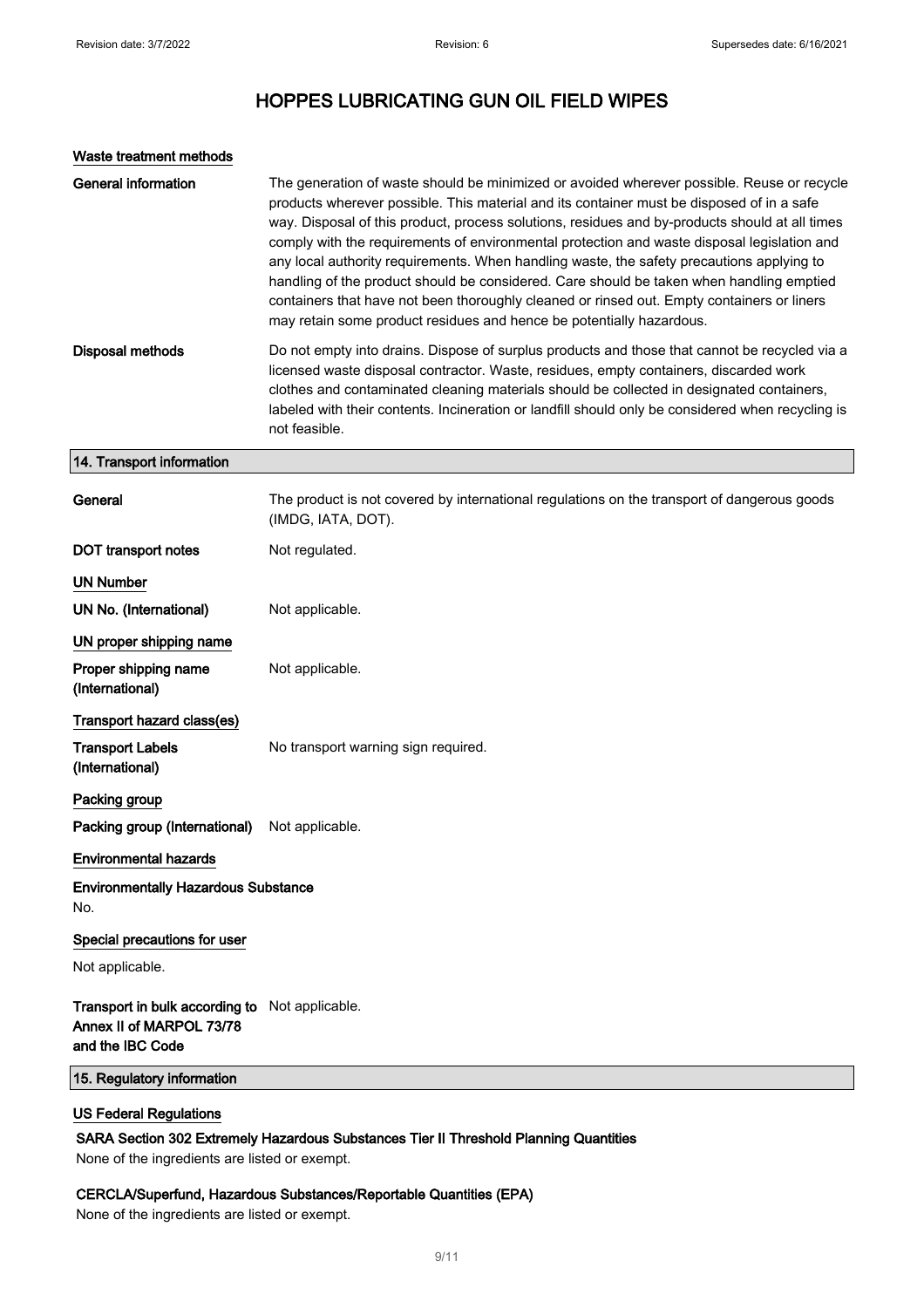### SARA Extremely Hazardous Substances EPCRA Reportable Quantities

None of the ingredients are listed or exempt.

SARA 313 Emission Reporting None of the ingredients are listed or exempt.

### CAA Accidental Release Prevention

None of the ingredients are listed or exempt.

FDA - Essential Chemical None of the ingredients are listed or exempt.

FDA - Precursor Chemical None of the ingredients are listed or exempt.

SARA (311/312) Hazard Categories None of the ingredients are listed or exempt.

OSHA Highly Hazardous Chemicals None of the ingredients are listed or exempt.

### US State Regulations

California Proposition 65 Carcinogens and Reproductive Toxins None of the ingredients are listed or exempt.

California Air Toxics "Hot Spots" (A-I)

None of the ingredients are listed or exempt.

California Air Toxics "Hot Spots" (A-II)

None of the ingredients are listed or exempt.

California Directors List of Hazardous Substances

None of the ingredients are listed or exempt.

Massachusetts "Right To Know" List

None of the ingredients are listed or exempt.

Rhode Island "Right To Know" List

None of the ingredients are listed or exempt.

### Minnesota "Right To Know" List

None of the ingredients are listed or exempt.

New Jersey "Right To Know" List

None of the ingredients are listed or exempt.

### Pennsylvania "Right To Know" List

None of the ingredients are listed or exempt.

### Inventories

US - TSCA The following ingredients are listed or exempt: White mineral oil (petroleum) Naphthalenesulfonic acid, dinonyl-calcium salt (2:1)